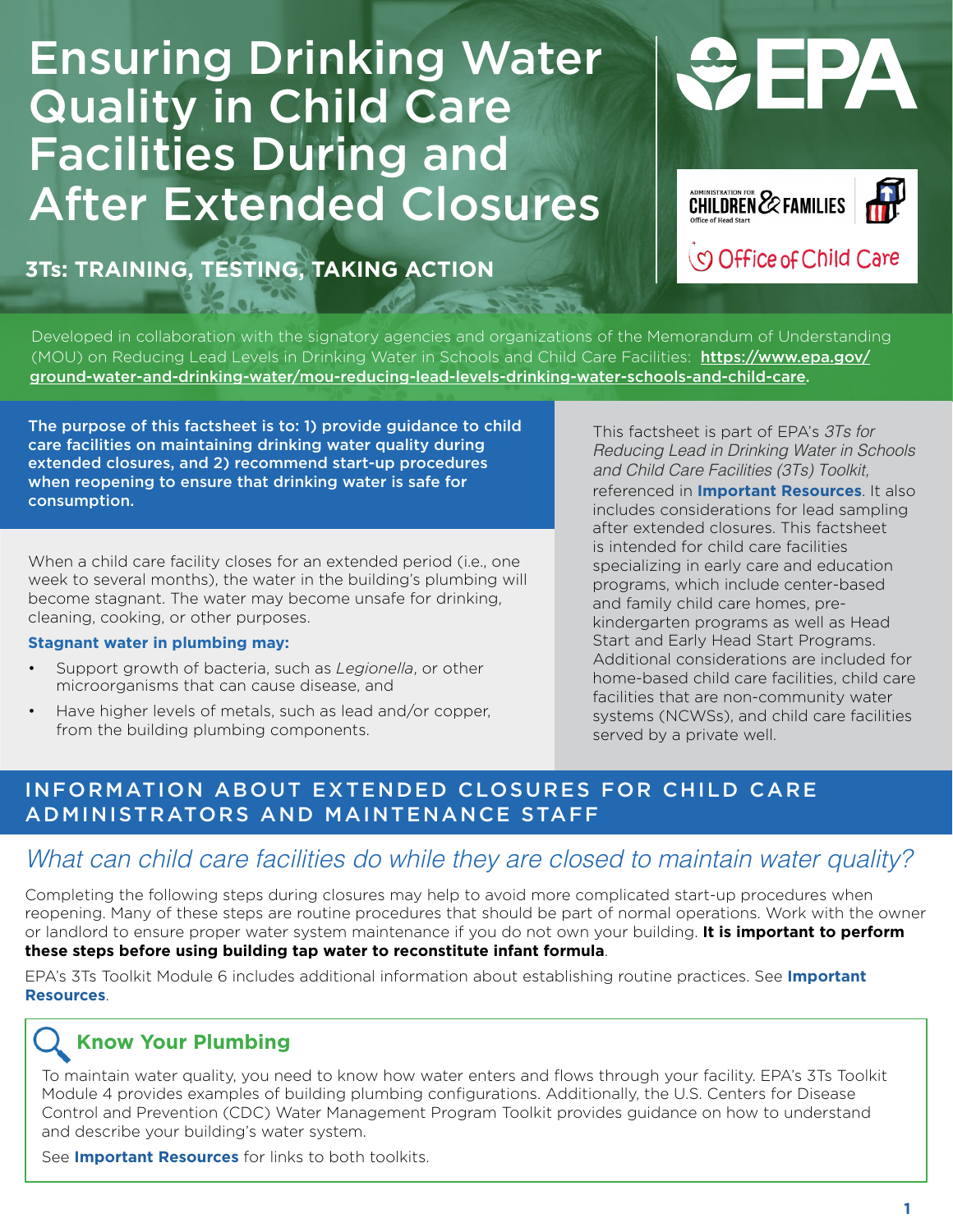# **Consider Contacting a Water Professional**

The instructions in this factsheet are necessary for the health and safety of children, staff, and other building occupants. However, they include technical content. Consider speaking with a water professional for assistance. Visit your water provider's website for more information or contact them to find out if your facility may be served by a lead service line.

Closures also present a good opportunity to have a qualified plumber inspect the plumbing. For example, a qualified plumber can:

- Help you determine your plumbing configuration,
- Ensure that the plumbing is functioning properly and in good condition,
- Confirm that there are no cross-connections between your drinking water system and water

that is not safe to consume, or non-potable water,

- Check for lead or galvanized service lines, and
- Identify any older faucets that are more likely to contain lead.

# **Flush Your Plumbing System**

Routinely flush all water outlets used for drinking or food preparation. This is particularly important after weekends and during long vacations. The longer water has been sitting in pipes, the more lead it may contain. "Flushing" involves opening valves and letting faucets run long enough to remove standing water in the interior pipes and/or the outlets. It is important to know your plumbing, as described above, because flushing times vary based on the plumbing configuration in your facility. EPA's 3Ts Toolkit Module 6 provides flushing best practices and guidance for developing a flushing plan. In addition, EPA's Guidance on Buildings with Low or No Use addresses flushing. See **[Important Resources](#page-3-0)**.

# **Document Actions**

Any steps taken to prevent standing water and maintain water quality in the child care facility should be documented. This will help determine if and what steps are needed when reopening. Documenting actions may also be useful in communicating actions to parents and staff upon reopening.

#### **Consider Developing a Water Management Program**

CDC provides a toolkit on creating a water management program (WMP) to reduce the risk of *Legionella* growth. Developing a WMP specific to your child care facility can help maintain drinking water quality in your plumbing system. See **[Important Resources](#page-3-0)**.

### **Considerations for Home-Based Child Care Facilities**

Many child care facilities are operated within homes. The procedures for facility closures may not apply if the homeowner is present during the closure. EPA has guidance on reducing lead in drinking water at homes. The National Center for Healthy Housing (NCHH) has a Lead-Safe Toolkit for Home-Based Child Cares. See **[Important Resources](#page-3-0)**. **<sup>2</sup>**

## **Maintain Water System Components**

Cleaning faucets and drinking water fountains should be a routine practice that continues during extended closures. Refer to your local health department or licensing agency for more guidance on appropriate cleaning materials. The following activities should be conducted to maintain water system components:

- Remove and clean all aerators (or faucet screens) and drinking water fountain strainers often and before flushing,
- Replace any worn or damaged aerators with new ones before placing them back on outlets after cleaning or flushing,
- Maintain any water treatment systems in use, which may include point-of-entry or point-of-use filters or water softeners,
- Maintain filters per manufacturer's instructions as routine practice (for more information on selecting filters, please see EPA's consumer tool referenced in **[Important Resources](#page-3-0)**), and
- Keep cold water cold and hot water hot. CDC recommends keeping water outside the range for *Legionella* growth, which is 77°F to 108°F. It is important to maintain water heaters at appropriate temperatures while following local and state antiscald regulations. See **[Important](#page-3-0) [Resources](#page-3-0)** for CDC's guidance on *Legionella*.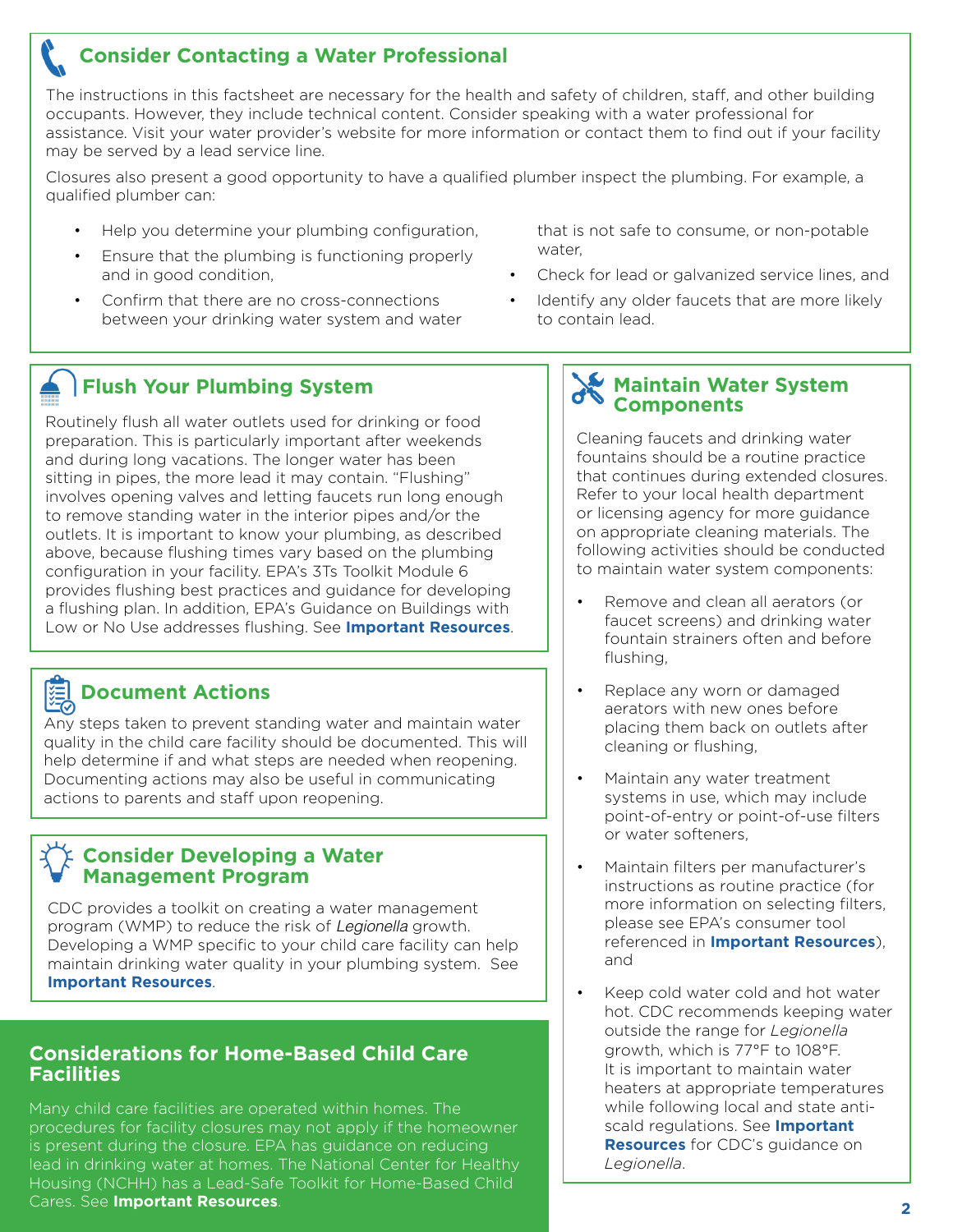# *What drinking water start-up procedures should child care facilities conduct when reopening after an extended closure?*

Some child care facilities may not be able to conduct the best practices described above during extended closures to maintain water quality. These facilities should conduct the following steps to prepare the drinking water system before water is used by children, staff, and others who occupy the building. Child care facilities that were able to conduct the best practices described above during extended closures may not need to conduct all of the following steps. These steps provide additional precautions when reopening. **It is important to perform these steps prior to using building tap water to reconstitute infant formula.** 



EPA and CDC both have guidance on restoring water quality after extended closures. See **[Important Resources](#page-3-0).**

# **Check Local Requirements**

Contact your local health department for any steps they might require before reopening. Your local health department and water supplier may have information on additional water testing for bacteria and/or lead.

# **Conduct Facility-Wide Flushing**

Flushing removes stagnant water before anyone drinks it. The EPA recommends flushing after extended breaks to maintain or restore water quality. Before flushing, the plumbing should be inspected, and water treatment systems should be maintained. Follow the steps in the previous section above: Know Your Plumbing, Flush Your Plumbing System, and Maintain Water System Components.

# **Consider Additional Actions**

You should review the potential impact of poor water quality caused by the extended closure on children, staff, and other building occupants. You may want to consider taking additional actions. These may include limiting access to certain outlets, contacting a water professional, or developing a WMP. Factors to consider include outlets used for consumption and past issues with the plumbing system. EPA's Guidance on Buildings with Low or No Use and 3Ts Toolkit Module 6 provide guidance for recommended additional actions. See **[Important Resources](#page-3-0)**.



# **Document and Communicate Actions**

If any issues arise with the child care facility's water system or water quality, communicate with parents, staff, and other building occupants. You should also consider sharing actions taken to maintain or restore water quality.

# CONSIDERATIONS FOR CHILD CARE FACILITIES THAT ARE NON-COMMUNITY WATER SYSTEMS (NCWSs)

A NCWS is a type of public water system that is a building, campus, or other entity with its own water supply and is regulated (usually by the state environmental or public health agency). If you pay a water bill or pay a landlord for water, you are *NOT* a NCWS.

If your child care facility is a NCWS, contact your state for other required steps for start-up. This includes disinfecting the water system and collecting samples for bacteria and disinfectant residual. EPA's Revised Total Coliform Rule (RTCR) State Implementation Guidance and Template Factsheets for Primacy Agencies provides examples of these actions. See **[Important Resources](#page-3-0)**.

# CONSIDERATIONS FOR CHILD CARE FACILITIES SERVED BY A PRIVATE WELL<sup>1</sup>

In addition to the activities described above, child care facilities served by a private well may want to consider testing for bacteria before reopening as part of the start-up procedures. EPA provides resources on private drinking water wells. See **[Important Resources](#page-3-0)**.